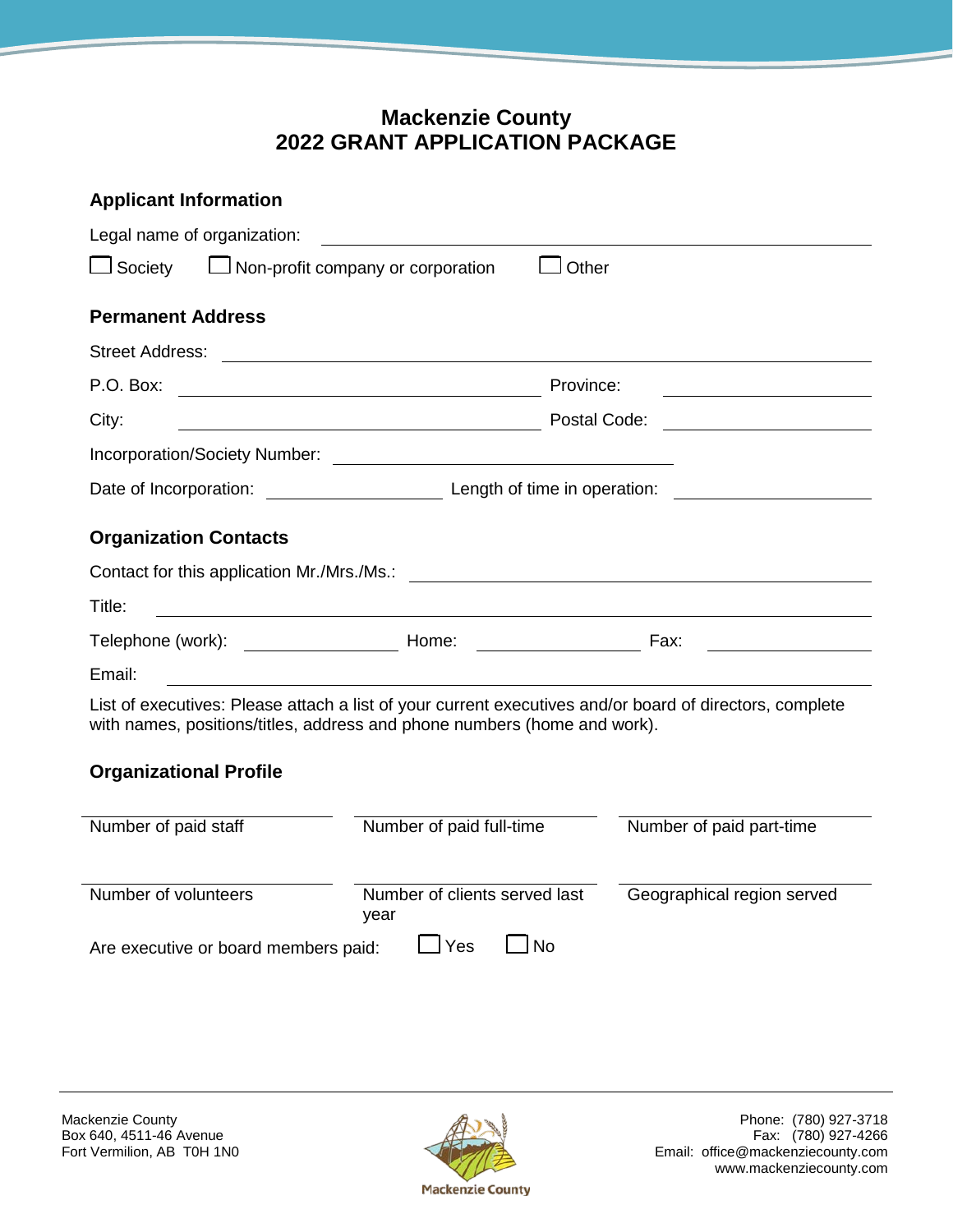### **Facility**

| Name of facility                                                                                                                                                                         |                                                                                               |  |  |
|------------------------------------------------------------------------------------------------------------------------------------------------------------------------------------------|-----------------------------------------------------------------------------------------------|--|--|
| Street address or legal description:                                                                                                                                                     |                                                                                               |  |  |
| Registered holder of land title:                                                                                                                                                         |                                                                                               |  |  |
| Facility operator/leaseholder:                                                                                                                                                           |                                                                                               |  |  |
| Do you have insurance coverage?                                                                                                                                                          | Yes<br>No                                                                                     |  |  |
| <b>Past Grants</b>                                                                                                                                                                       |                                                                                               |  |  |
| In the past year, has your organization received a grant from Mackenzie County?                                                                                                          |                                                                                               |  |  |
| Yes, if yes continue below<br><b>No</b>                                                                                                                                                  |                                                                                               |  |  |
|                                                                                                                                                                                          |                                                                                               |  |  |
| Amount<br>Date                                                                                                                                                                           | <b>Project Description</b>                                                                    |  |  |
| <b>Project Information:</b><br>Nature of project #1:                                                                                                                                     |                                                                                               |  |  |
|                                                                                                                                                                                          |                                                                                               |  |  |
|                                                                                                                                                                                          |                                                                                               |  |  |
|                                                                                                                                                                                          |                                                                                               |  |  |
|                                                                                                                                                                                          |                                                                                               |  |  |
|                                                                                                                                                                                          |                                                                                               |  |  |
|                                                                                                                                                                                          |                                                                                               |  |  |
|                                                                                                                                                                                          |                                                                                               |  |  |
| Project description/details: please attach a detailed description of the work to be carried out, the need<br>for this project, who will use it, and why you believe it should be funded. |                                                                                               |  |  |
| Grant amount requested:                                                                                                                                                                  | Total project cost:                                                                           |  |  |
| Project start date:                                                                                                                                                                      | Project completion date:                                                                      |  |  |
|                                                                                                                                                                                          | (Rounded to the nearest dollar) Please attach a breakdown of cost estimated for your project. |  |  |

# Box 640, 4511-46 Avenue<br>Fort Vermilion, AB T0H 1N0

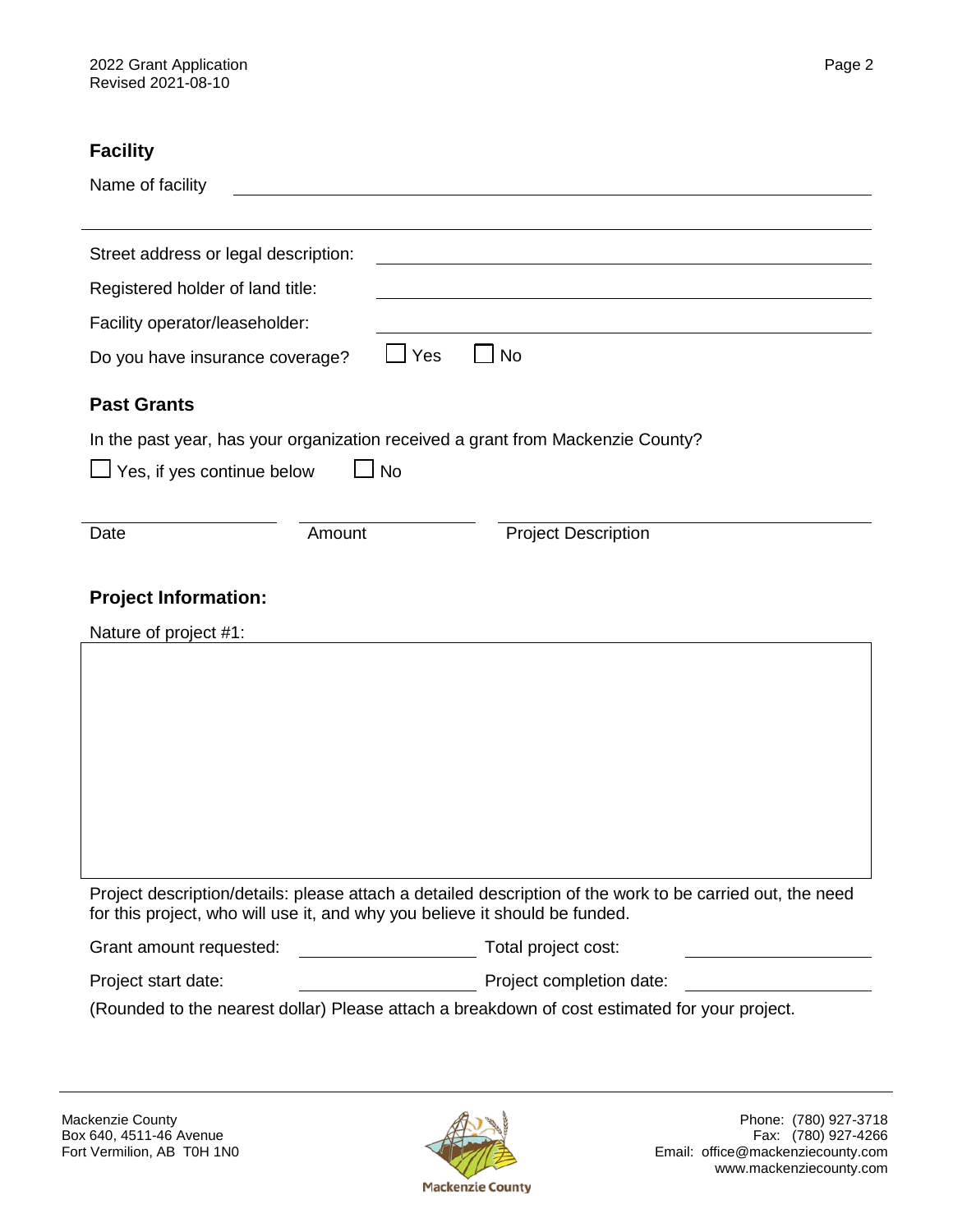Nature of project #2:

Project description/details: please attach a detailed description of the work to be carried out, the need for this project, who will use it, and why you believe it should be funded.

Grant amount requested: Total project cost:

Project start date: Project completion date:

(Rounded to the nearest dollar) Please attach a breakdown of cost estimated for your project.

Nature of project #3:

Project description/details: please attach a detailed description of the work to be carried out, the need for this project, who will use it, and why you believe it should be funded.

| Grant amount requested: | Total project cost:      |  |
|-------------------------|--------------------------|--|
| Project start date:     | Project completion date: |  |

(Rounded to the nearest dollar) Please attach a breakdown of cost estimated for your project.

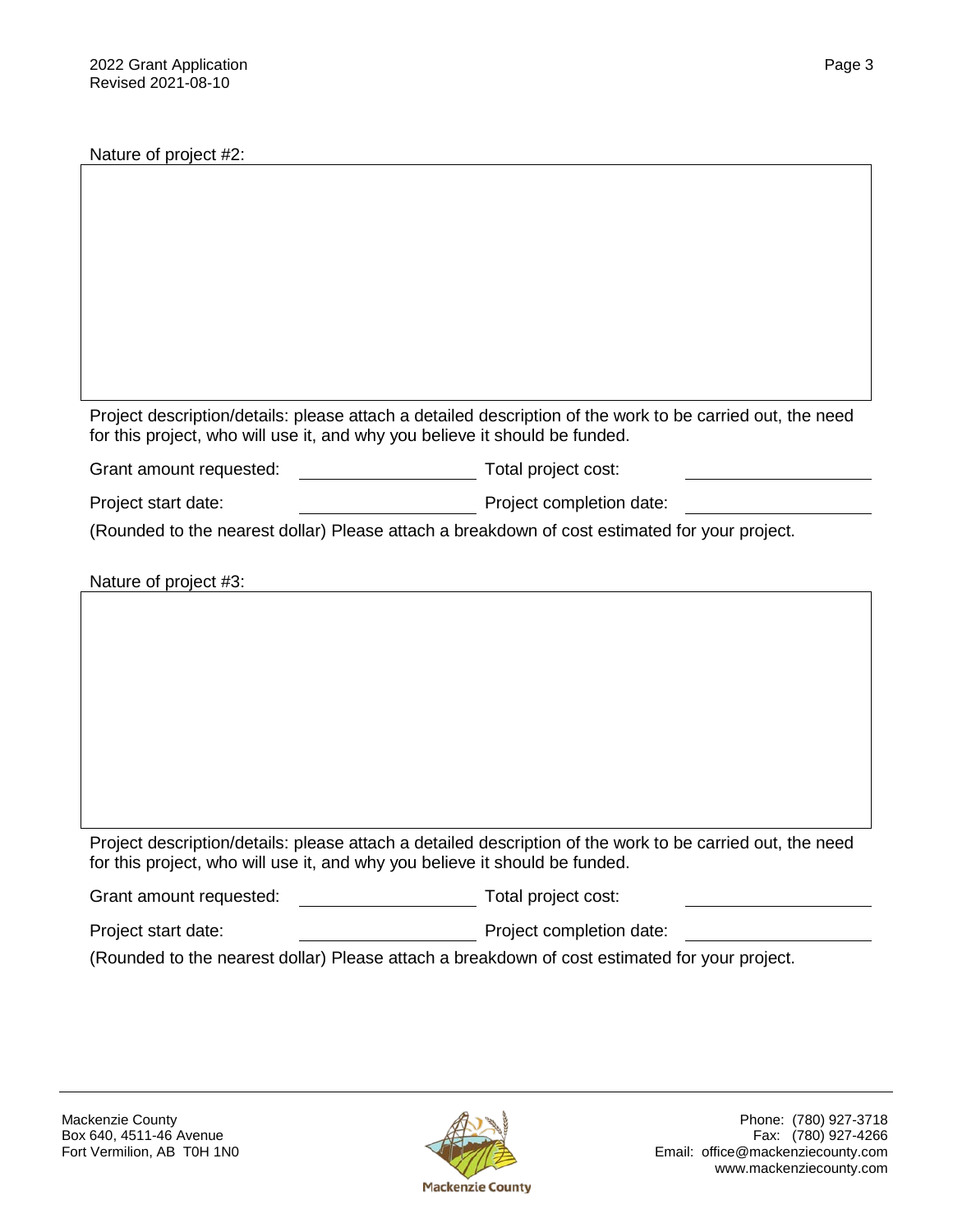Nature of project #4:

Project description/details: please attach a detailed description of the work to be carried out, the need for this project, who will use it, and why you believe it should be funded.

| Grant amount requested: | Total project cost:      |
|-------------------------|--------------------------|
| Project start date:     | Project completion date: |

(Rounded to the nearest dollar) Please attach a breakdown of cost estimated for your project.

If additional Project funding is requested, please attach additional pages

#### **Deadline**

Deadline for applications is **4:30 p.m. Friday, October 15th, 2021**. Late applications will not be accepted.

*The personal information collected in the application cover sheets is for the administration of the Mackenzie County's grant process. The information you provide is to assist the administration with processing your organization's application and may only be disclosed as provided for in the Freedom of Information and Protection of Privacy Act. If you have any questions after reading this section, please contact the municipality's FOIPP coordinator at (780) 927-3718.*



Mackenzie County  $\mathscr{A}$   $\mathscr{A}$   $\mathscr{A}$   $\mathscr{A}$  Phone: (780) 927-3718 Box 640, 4511-46 Avenue Fax: (780) 927-4266<br>Fort Vermilion, AB T0H 1N0 Fort Vermilion, AB T0H 1N0 Email: office@mackenziecounty.com www.mackenziecounty.com